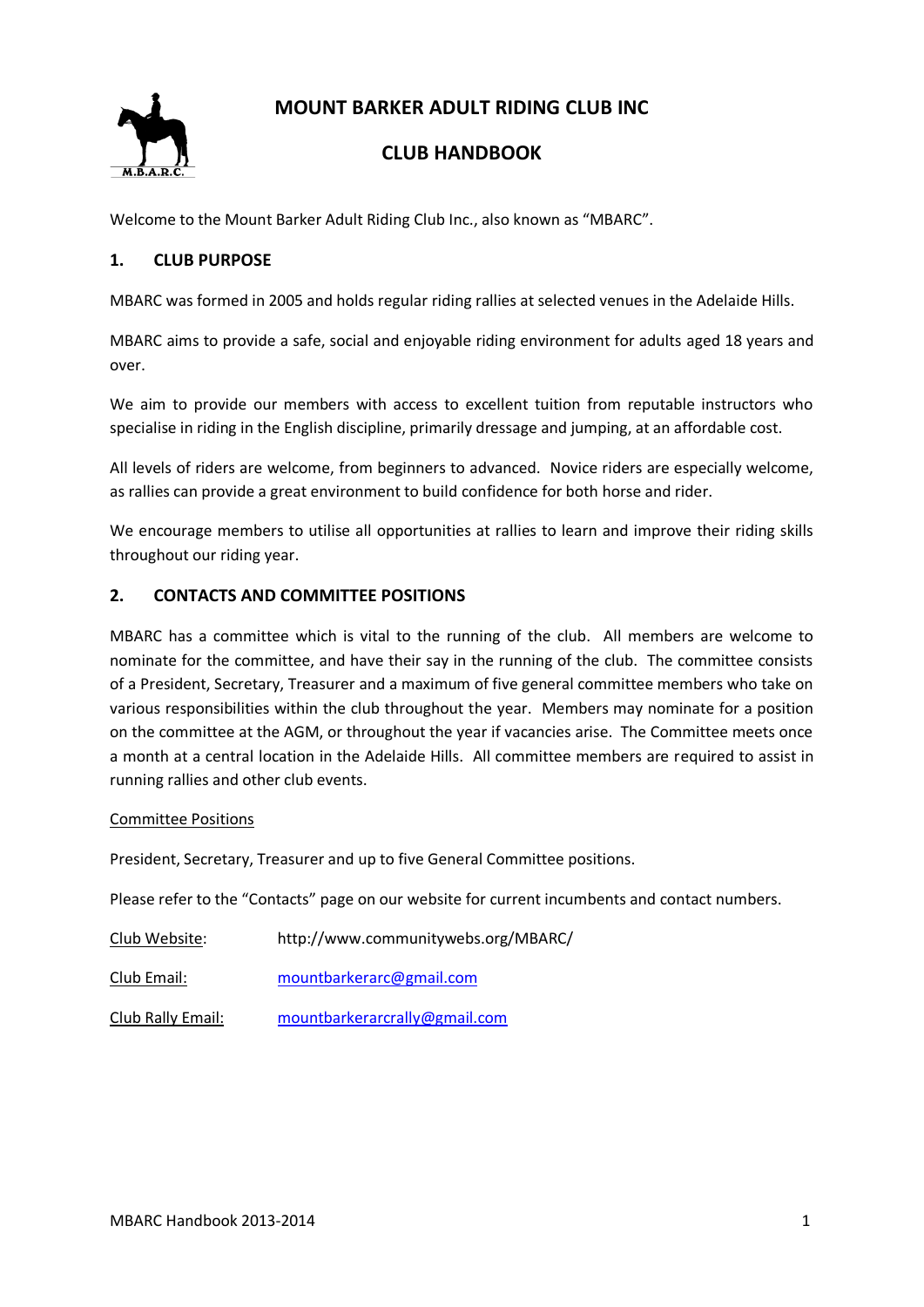# **3. MEMBERSHIP**

# **3.1 Membership Types and Expectations**

Membership is open to adults aged 18 years and over. There are two forms of membership – riding and non-riding. Riding membership is essential if you wish to participate in rallies. Non-riding membership is recommended for anyone who handles horses regularly at rallies.

All members are expected to:

- Abide by all club rules (Section 5), Health & Safety Guidelines (Section 3.5), and familiarise themselves with arena etiquette (Section 4.9).
- Abide by any set of displayed rules at venues, and respect the venue's property.
- Attend as many rallies as possible throughout the year.
- Assist with set up/pack up/clean up at all rallies attended.
- Be considerate and courteous to members and instructors at all times.
- Present at rallies suitably attired and with all horse gear/saddlery in good working order.
- Understand that, at the discretion of the Committee, membership can be suspended or terminated for disregard of Club rules.

# **3.2 Day Membership**

Day membership is no longer available.

### **3.3 Fees**

The riding year runs from 1 October to 30 September each year.

- Riding Membership: \$90 per year (\$60 if joining after  $1<sup>st</sup>$  April)
- Non-Riding Membership: \$25 per year
- Rally Fees: standard rally fee \$40 covering two lessons with the option of one lesson only for \$30. Please note that rally fees may vary for special events, specially qualified instructors or high cost venues.

# **3.4 Insurance**

MBARC is affiliated with Equestrian Australia (EA), and holds public liability insurance covering all EA affiliated clubs. Members must sign an EA Disclaimer form at the start of each membership year prior to riding at the first rally of the year.

Riding helmets must be checked by a committee member before your first ride upon joining, and at your first attended rally each riding year. Please refer to Section 5.13 for safety standards.

*Please note that as an EA affiliated club, MBARC members are insured for Public & Product Liability only, NOT Personal Accident or Injury. MBARC strongly recommends that all members join Equestrian Australia (EA) as all EA membership categories include 24/7 personal accident & injury coverage. For more information please contact EA direct.*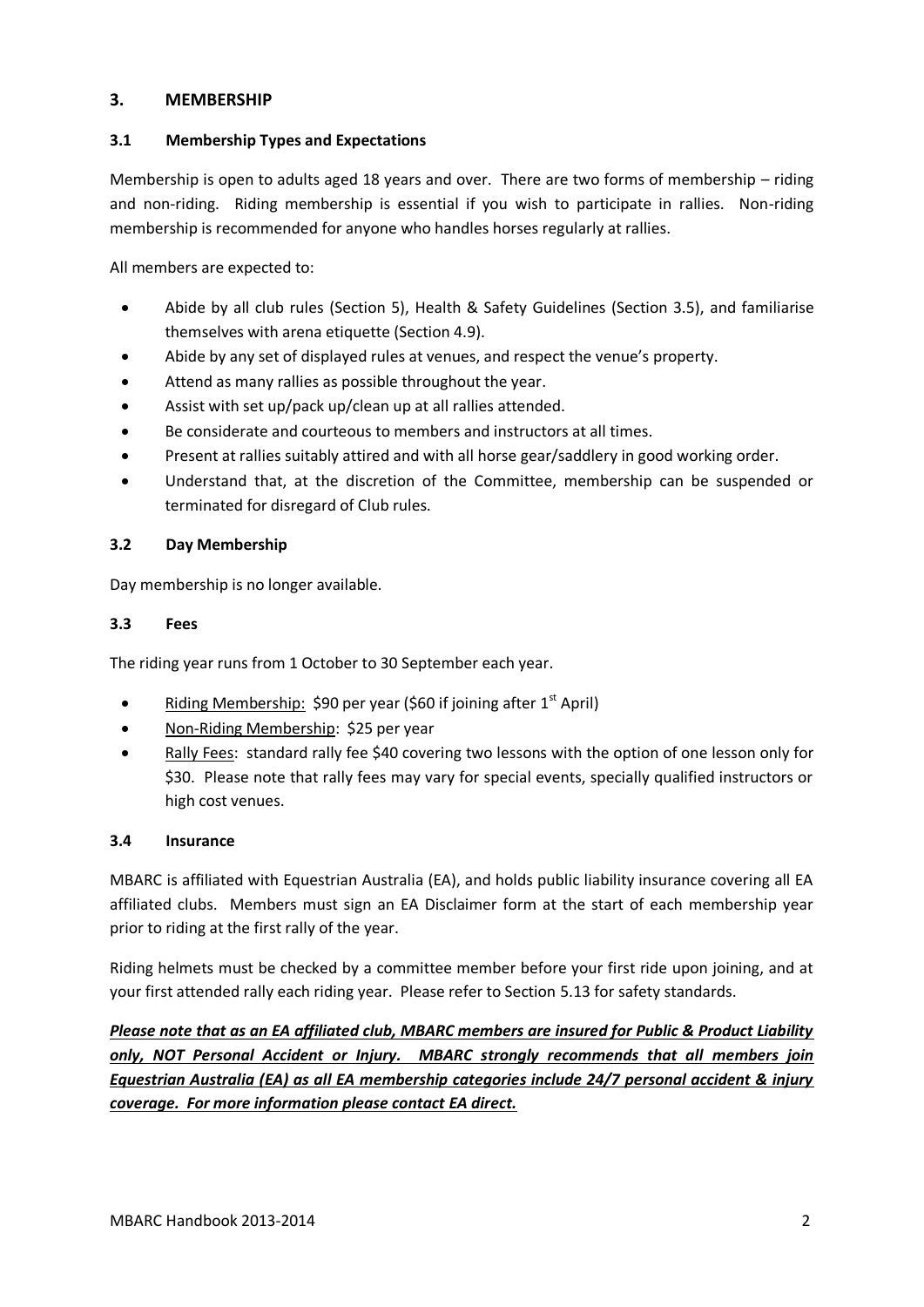### **3.5 Health, Safety and Risk Management**

AS a part of Federal Government requirements for Work Health Safety (WHS) in sporting and recreational clubs, the MBARC Committee has developed a Safety Booklet in addition to the Club Handbook that must be read and signed off by members as a part of their annual membership. The Safety Booklet is designed to raise awareness of risk for injury when horse handling and riding at rallies, risk for manual handing (e.g. jump set up) and procedures for First Aid and emergency should they occur.

*Please note that signing the Health, Safety and Risk Assessment Acknowledgement is mandatory, and members will not be able to participate in any MBARC activities until the signed Acknowledgement has been received. MBARC Committee is required to communicate guidelines to members in both written and verbal form as advised by the Australian Sports Commission.*

### **3.6 Uniforms**

Uniforms are available for purchase but are not compulsory. Most members are happy to have a uniform simply for ease of "what to wear"! Please contact the Committee if you are interested in ordering. Items available are:

- Ladies Polo Shirt sizes 8 to 18 \$45
- Men's Polo Shirt sizes S to SXL \$45

All orders must be prepaid and will generally be available at the next rally. You can also choose to have your name embroidered on the back of the shirt at no extra cost, however this is not compulsory. Our club colours are navy blue and gold.

# **4. RALLIES**

#### **4.1 Format**

Rallies are generally held once a month on a Sunday at a venue within the Adelaide Hills. We endeavour to secure regular, reputable instructors as we have found that riders tend to improve and get more out of consistent instruction.

Rally format is two x one hour lessons available for each rider: a flatwork lesson and a second flatwork/poles/jump lesson. A single lesson format is available for those not wishing to commit to two lessons. Please note that it is not possible to accommodate requests for specific ride times due to the difficulty of scheduling lessons. If you register for the rally, it is expected that you are free for the day. Nominated ride times will ONLY be accommodated in the case of field mates, i.e. horses that must be in a class together or apart due to disruption of lessons with whinnying/behaviour problems.

Class sizes will be kept as small as possible and are limited to a maximum of six riders. We will endeavour to keep groups much smaller than this where possible.

From time to time we may include special events such as twilight rallies in summer, trail rides, crosscountry or dressage focus days depending on interest shown by members and time available within the club year.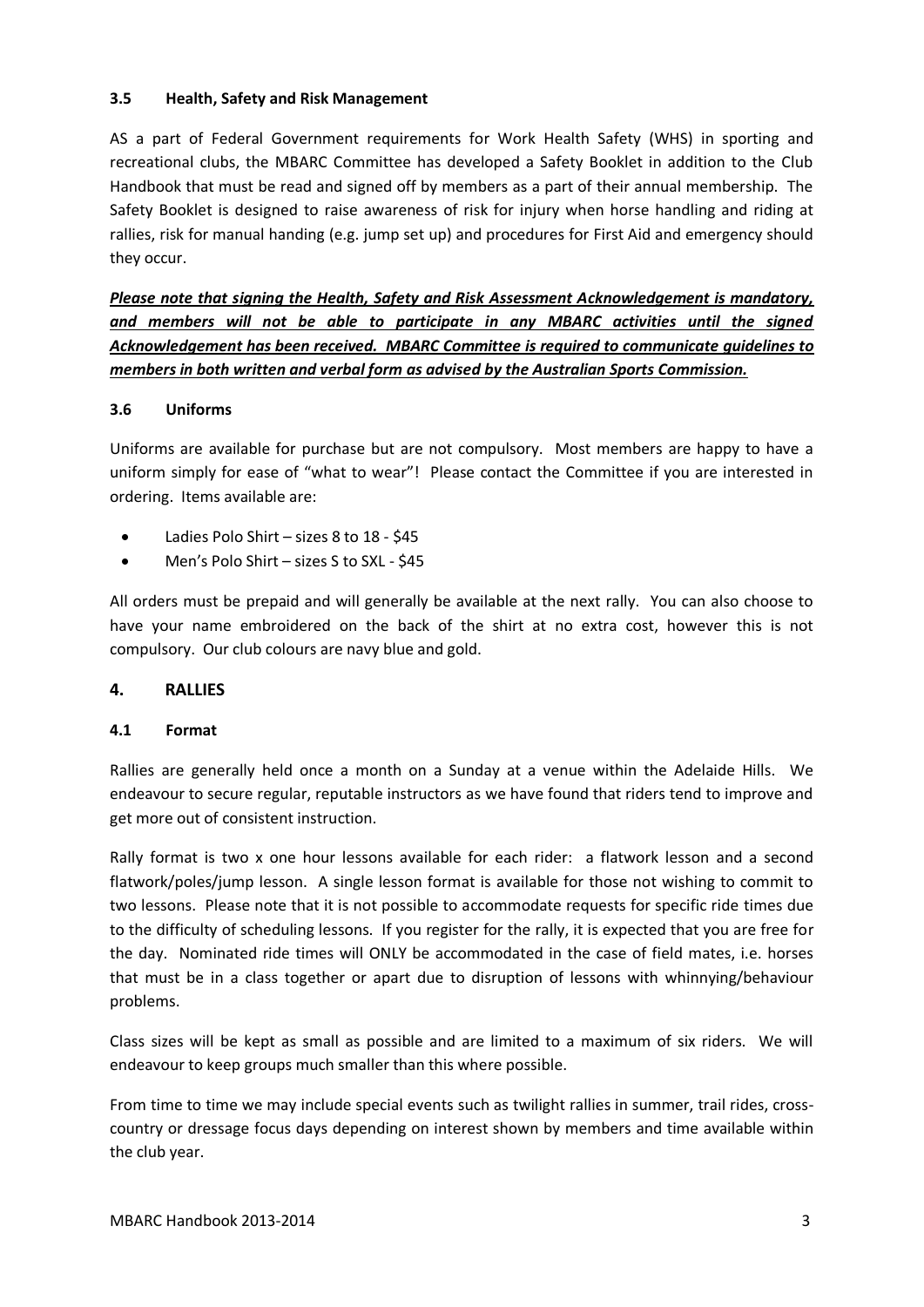We stop for a maximum of one hour for lunch – please bring your own lunch and drinks. Members are encouraged to socialise and share any news!

Please make sure you arrive 45 minutes prior to your lesson time to allow enough time to prepare yourself and your horse in a calm manner and be ready to start your lesson on time. Riders running more than 10 minutes late may only join the lesson at the discretion of the instructor.

All members are expected to help out with setting up, packing up and cleaning up at the end of the rally. Please make an effort to assist where necessary so that the rally can start and finish on time.

# **4.2 Booking Procedure**

Please refer to the Rally calendar and diarise all rally dates.

Registration: ten days prior to the rally date, an email invitation for registration will be sent out to all members by the Rally Coordinators.

Registration: Closes at 5 pm on the Tuesday prior to the rally. The Rally Coordinators will then organise lesson groups to be matched as closely as possible. We will endeavour to group riders within similar riding levels, however this may not always be possible due to number of riders and time slots available.

Notification of lesson times: Ride times will be advised by email on the Thursday prior to the rally at the latest.

Note: If you do not have access to email, you must notify the Club President or Secretary when you join. We encourage you to buddy up with another Club member who does have email access to organise registration through them. Alternatively it will be your responsibility to note the Club's calendar for the year, and phone the Secretary each month to register for rallies. Please note that email is the preferred method of club communication.

# **4.3 Payment**

Rally fees must be paid by EFT transfer or direct deposit to the MBARC bank account. Cash deposits can be made at any Bank SA branch, or you can "buddy up" with another member who can pay by EFT on your behalf. When making payment by cash or EFT to the club account, please use your surname as the reference, and advise in your rally registration your method and date of payment. Payment must be made when you register, or by the close of registration for the rally at the latest. MBARC account details will be included in all rally invitations and are shown on the club membership form.

Members who have registered but not paid their rally fee by close of registration will not be allocated a ride time.

Cash payment on the day will only be allowed in exceptional circumstances and at the discretion of the Committee.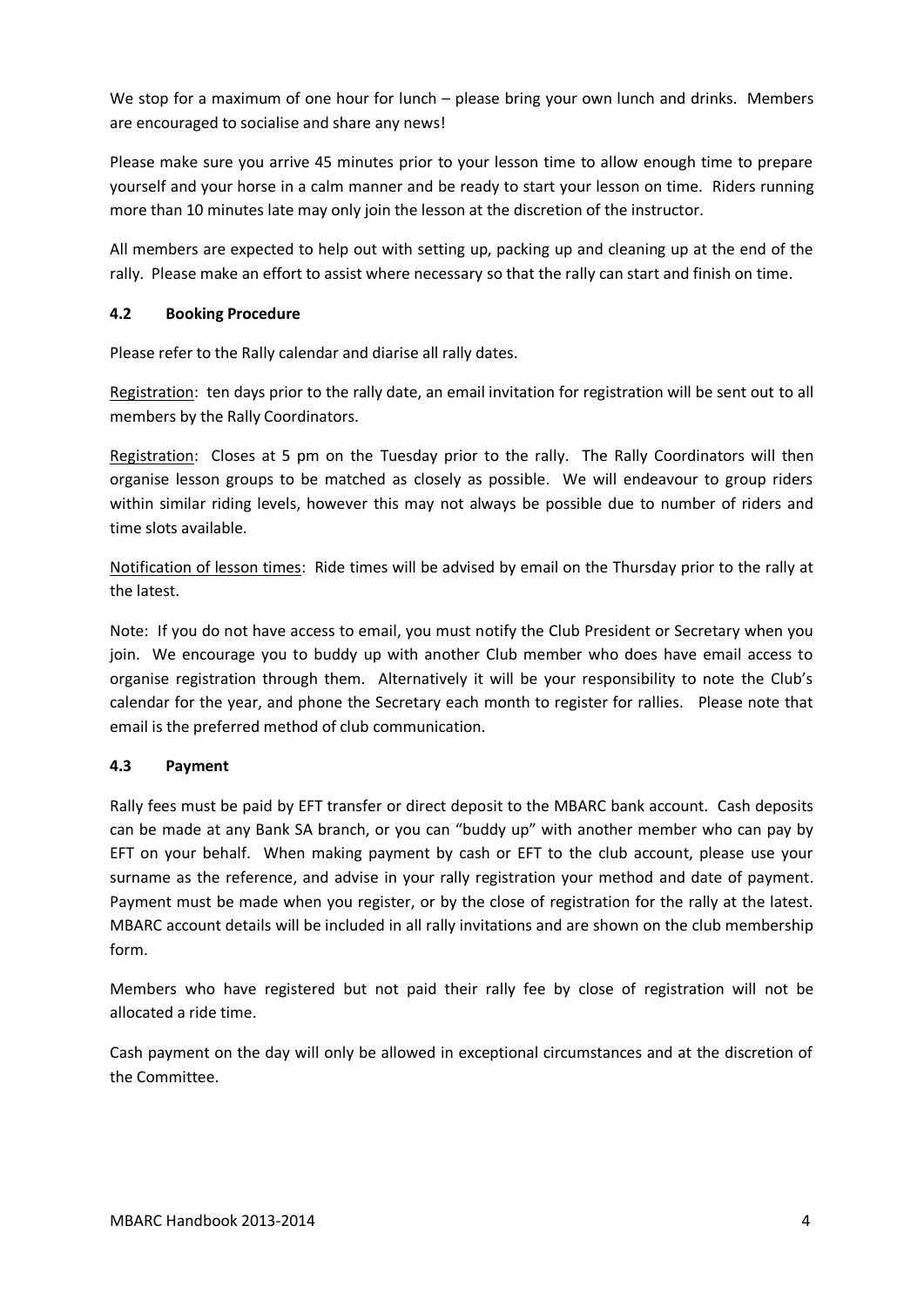### **4.4 Cancellation**

If you cancel your registration for a rally and have advised the club via the club rally email [\(mountbarkerarcrally@gmail.com\)](mailto:mountbarkerarcrally@gmail.com) by no later than 12 noon on the Wednesday prior to the rally, 100% of your rally fee will be refunded in the form of a credit towards future rallies.

If you register for a rally but cancel AFTER 12 noon on the Wednesday prior to the rally, or do not turn up on the day, you will still be liable for the rally fee, and must pay that rally fee by EFT within seven days of the rally. You will not be able to participate in future rallies until all outstanding fees are paid.

If you withdraw from a rally AFTER 12 noon on the Wednesday prior to the rally due to injury or illness of either yourself or your horse, and you provide a doctors or vet certificate, 50% of the rally fee will be refunded in the form of a credit towards future rallies. To qualify for the credit, you must advise the AM Rally Master direct by phone or SMS by no later than 8:30 am on the day of the rally. If notification is received after this time, or not at all, no credit is payable.

### **4.5 Minimum Attendance Requirements**

Due to the restriction in the number of members we can accept (currently 40 per year), if a riding member has not ridden for three consecutive rallies without providing sufficient notification/reason to the Club President, their membership may be revoked without refund, and the membership offered to the next person on the membership waiting list.

### **4.6 Riding Level Guidelines**

### **Flatwork Guidelines**

- A Group For combinations that can confidently walk and trot in a group situation, and be working towards cantering individually within the group. Confident seat and hand position.
- $B$  Group For combinations that can walk, trot and canter individually and/or in a group, lateral work may or may not be established, seat and hand established. May or may not be a lower level C Group.
- C Group For combinations that have walk, trot and canter established individually and as a group, lateral work may or may not be established, knowledge of rider aids and how to communicate this to a young horse or high level trained horse.

*These levels are a guide only, and MBARC endeavours to employ instructors who can teach each rider to their level regardless of their grouping. Rally coordinators endeavour to cater to all riders on rally days, however in the interest of smaller management groups and for safety reasons, your elected group may or may not be given.*

# **Jumping Guidelines**

- Poles involves poles on the ground and cavaletti (riders can request poles only)
- Small Jumps or Grids up to 40 cm
- Jumps 40 cm and above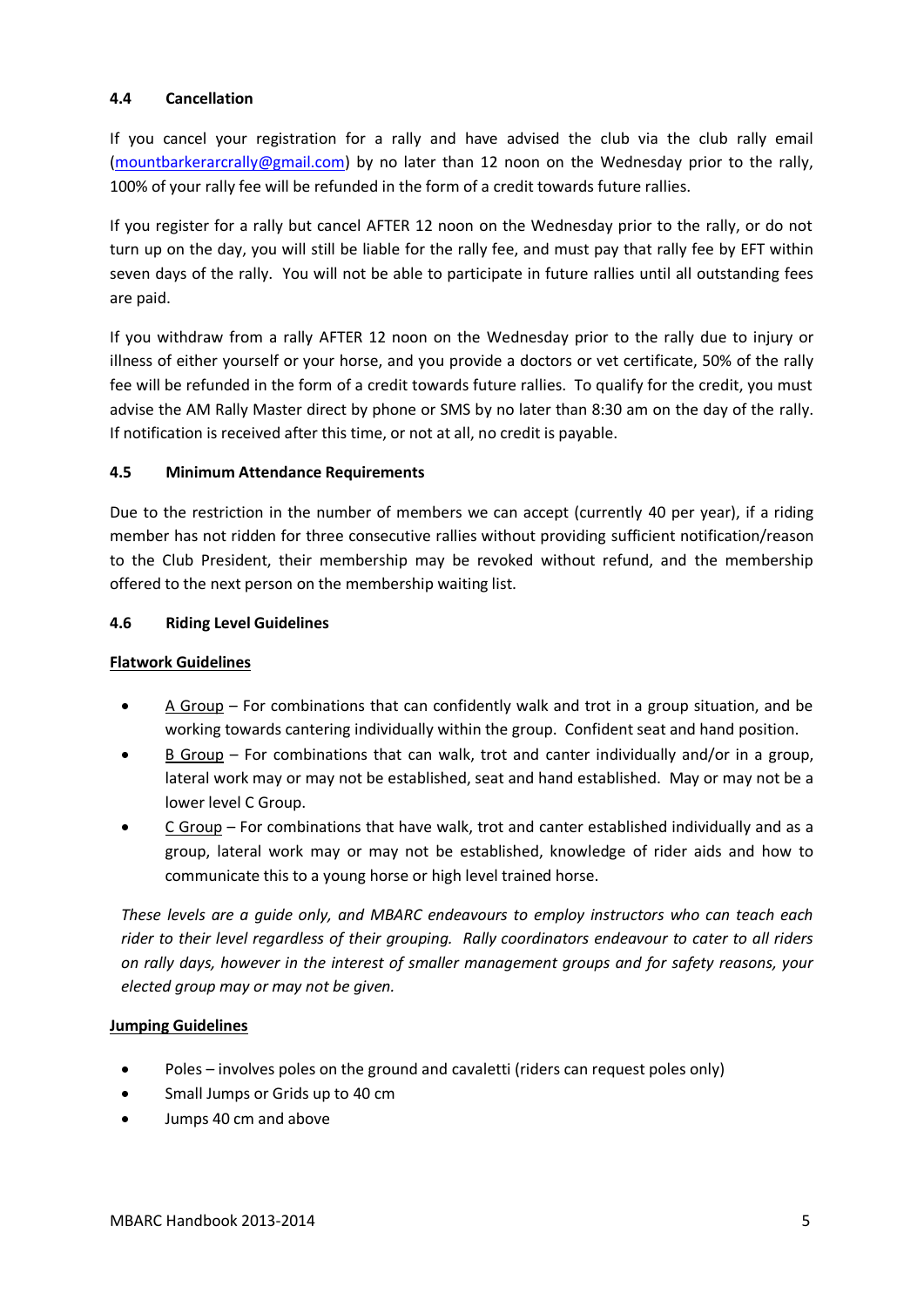*These levels and heights are a guide only. Graduation from poles to grids to jumps is dependent on class capability on the day, and is at the discretion of the instructor.*

# **4.7 Venues**

Rallies are held at selected venues in the Adelaide Hills, mostly within 20 minutes of Mt Barker. We endeavour to secure regular venues each year; however rallies may move to other venues due to availability or a venue changing hands etc. The location of each rally will be advised at the time of invitation for registration.

Please respect the property at the chosen venue, and make sure you leave it as clean as you found it. Please make sure you collect your horse's manure and excess fodder, and dispose of it in the nominated manure pile/rubbish bin available.

Only park in areas designated for float parking/visitors. If you are not sure where this is, please ask the Rally Master or a Committee member. Please also make sure you allow enough room between yourself and the next vehicle for horses to be tied up (if allowed at the venue), and to be able to load and unload safely.

No riding is to be done in alternative arenas/paddocks at venues without the prior consent of the Committee. Most rallies will take place in an indoor arena.

Any use of venue facilities outside of club rally dates and lesson times must be arranged privately with the property owners.

# **4.8 Hot Weather Policy**

On the Friday prior to the rally, if the forecast for Mt Barker is for 36 degrees or more, the rally will be cancelled. Members will be contacted by email on the Friday prior to the rally, and it is strongly suggested that throughout the summer months, you check your email on the Friday before the rally. When riding in hot weather (even in low 30's), it is YOUR responsibility to ensure that you drink enough fluids and avoid distress by stopping when you need to.

# **4.9 Arena Etiquette**

- Riders must lead horses in and out of the arena with stirrups run up for safety.
- Mount and dismount in the arena.
- When passing another rider who is unaware of your presence, call "passing" or "heads up" to make them aware.
- If you are passing another rider coming from the opposite direction, pass left shoulder to left shoulder.
- In group lessons, leave at least two horses distance between yourself and the rider in front of you. If you are too close, perform a 10 metre circle to create distance and return to the track, ensuring you don't cut off another rider. Alternatively, look around the arena and ride into an empty space.
- If you need to halt for any reason other than a given instruction, move into the centre of the lesson away from other riders first.
- If you are walking while others are trotting or cantering, stay off the track to the inner so that they have space to go around you on the outside.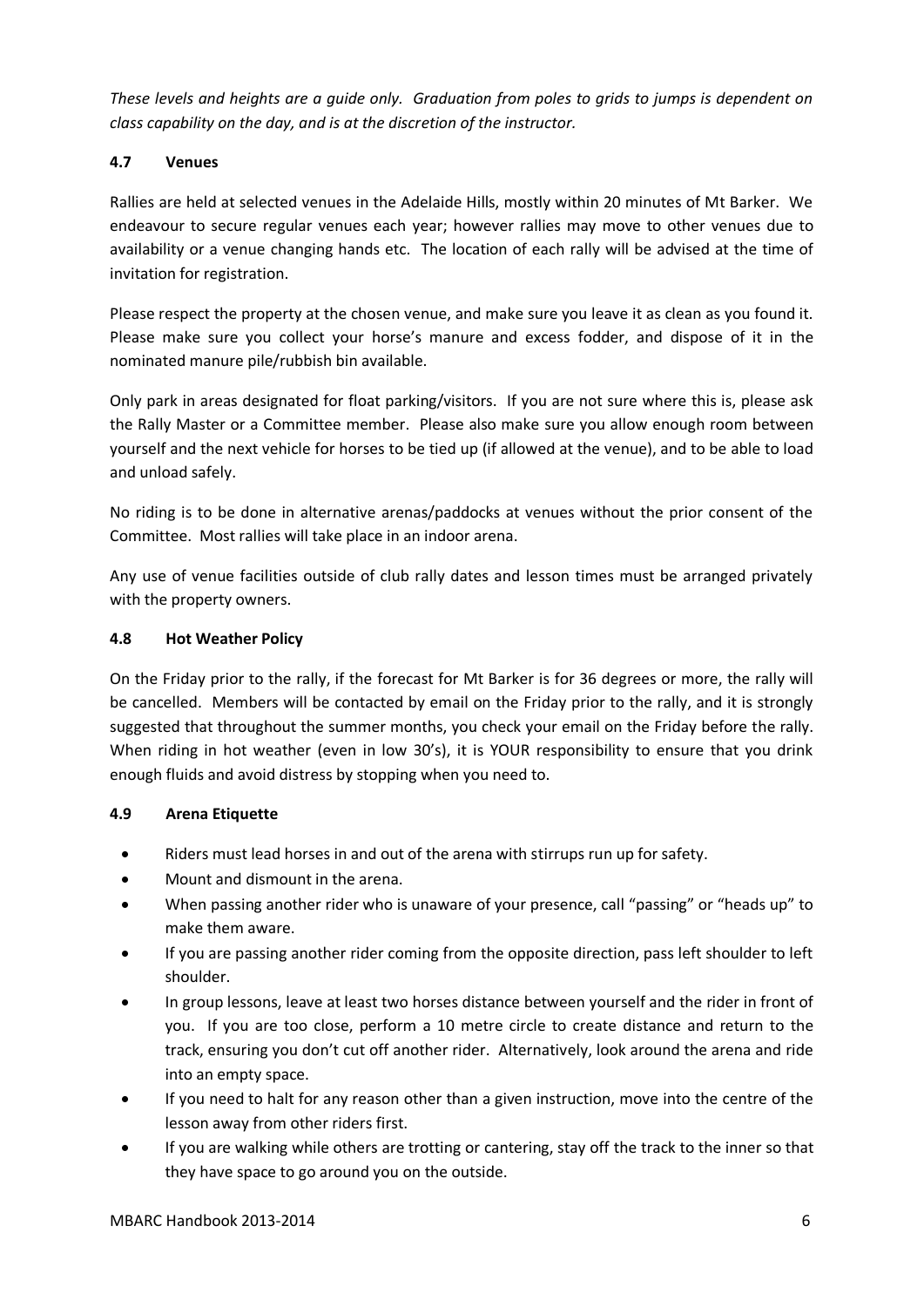- All slower movements and manoeuvres should be done on the inside track so that riders travelling at a faster pace can go around you on the outside.
- If you are a spectator, please keep your voice down so that you do not disturb the lesson.
- Riders or horses that are deemed to be not under control must leave the arena at the request of the instructor or other riders.
- Riders must be courteous to instructors and follow instruction.
- In group lessons always pay attention to other riders to avoid collisions.
- Be mindful of novice riders or green horses having trouble.
- When requested to line up for instruction, line up a straight as possible and leave enough room between horses to avoid kicking or nipping!
- If you wish to leave the class midway through the lesson, advise the instructor, move into the centre of the arena, and only leave the arena when it is safe to do so.

# **5. CLUB RULES**

- 5.1 The Committee will close membership at any time if membership reaches the maximum (currently 40 members per year). A waiting list will then be formed.
- 5.2 Members must be 18 years of age or over.
- 5.3 MBARC has the right to request the removal of any horse or pony that is not under control of its rider/owner at a rally/club event.
- 5.4 Due to the restrictions to the number of members we can accept each riding year, if a riding member has not ridden for three consecutive rallies without providing notification/reason to the Club President, their membership may be revoked without refund, and the next person on the waiting list will be invited to join.
- 5.5 Dogs are not allowed at rallies.
- 5.6 Due to risk management/insurance children may not ride or participate in any club activity. Children must be supervised by an adult at ALL times, and if a parent/guardian is riding and is unable to supervisor their child, they must arrange for another adult to do so. The club may ask any children who are being unruly or causing a disturbance to be removed.
- 5.7 Horses must be attended by their owner at all times. If it is necessary for a member to leave the venue at any time during a rally, they must advise a Committee member of an alternative member who will be responsible for their horse during their absence.
- 5.8 Rallies will be cancelled if the forecast temperature for the Sunday for Mt Barker is 36 degrees or above. Members will be advised of cancellation on the Friday before the rally.
- 5.9 Payment of rally fees must be made by EFT transfer or direct deposit to the MBARC bank account by close of rally registration.
- 5.10 If a member cancels their registration for a rally and has advised the club via the club rally email [\(mountbarkerarcrally@gmail.com\)](mailto:mountbarkerarcrally@gmail.com) by no later than 12 noon on the Wednesday prior to the rally, 100% of their rally fee will be refunded in the form of a credit towards future rallies.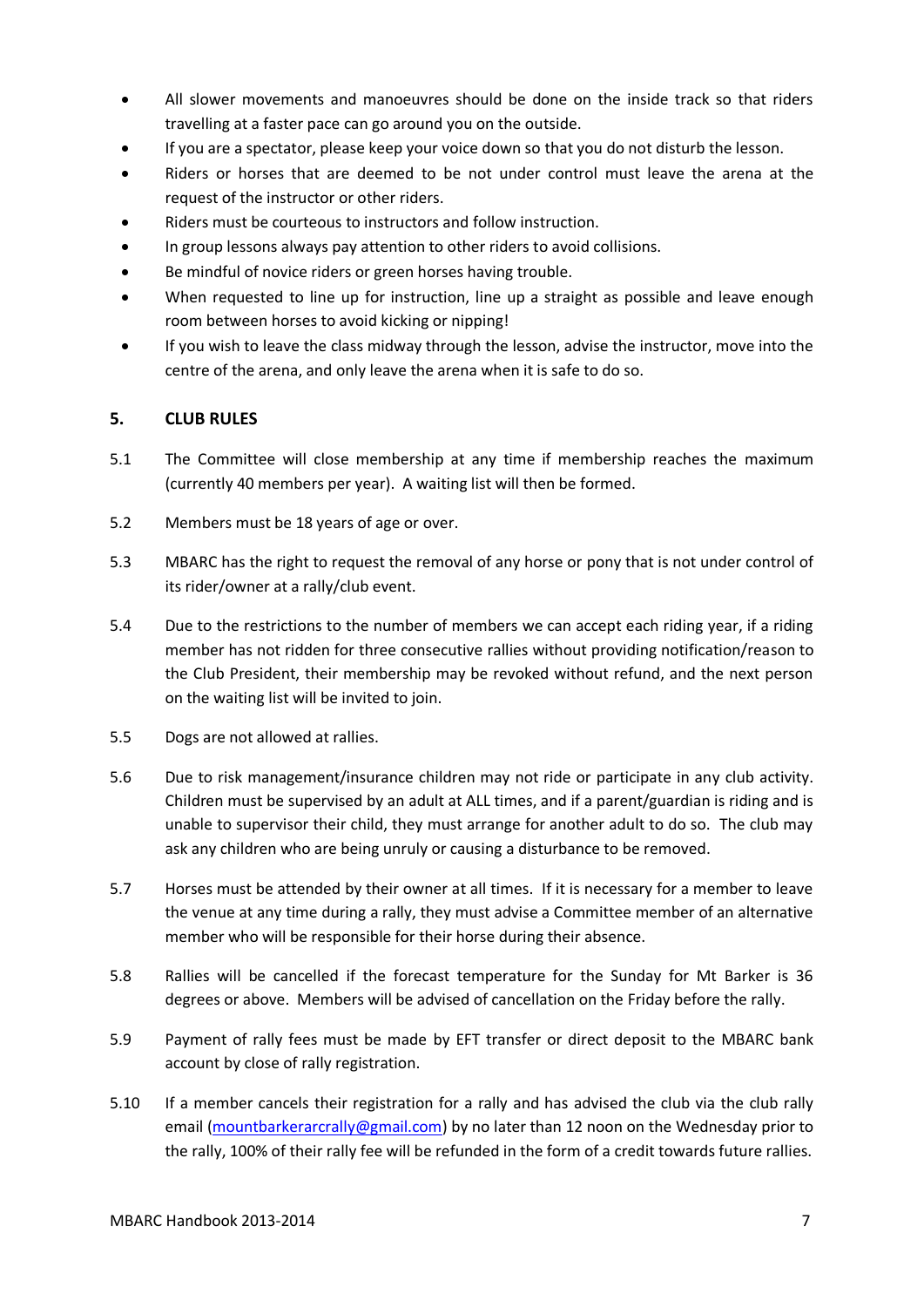- 5.11 If a member registers for a rally but cancels AFTER 12 noon on the Wednesday prior to the rally, or does not turn up on the day, they will still be liable for the rally fee, and must pay that rally fee by EFT within seven days of the rally. They will not be able to participate in future rallies until all outstanding fees are paid.
- 5.12 If a member withdraws from a rally AFTER 12 noon on the Wednesday prior to the rally due to injury or illness of either themselves or their horse, and they provide a doctors or vet certificate, 50% of the rally fee will be refunded in the form of a credit towards future rallies. To qualify for the credit, they must advise the AM Rally Master direct by phone or SMS by no later than 8:30 am on the day of the rally. If notification is received after this time, or not at all, no credit is payable.
- 5.13 All horse manure, excess fodder and rubbish are to be cleaned up and disposed of the pit/bin provided at the venue.
- 5.14 All members are expected assist as required in setting up, packing up, and cleaning up at all rallies they attend to ensure the rally starts and finishes on schedule.
- 5.15 Suitable clean and neat attire is to be worn. Uniforms can be purchased but are not compulsory.
- 5.16 Approved safety helmets (AS/NZS 3838, EN1384 or ASTN F 1163) and riding boots with smooth soles and heels must be worn at all times when mounted. Safety helmets must be checked by a committee member at your first rally before you ride, and at the start of each riding year.
- 5.17 As MBARC is an English discipline riding club and our instructors teach in this style, riding equipment and tack used should be from the English discipline also. Stock saddles may be used but are not recommended as they may restrict the rider in jump lessons. Western tack is not considered appropriate. MBARC prefers horses to be ridden in snaffle bits. Any bit considered harsh will not be allowed.
- 5.18 Horses and ponies must be three years of age or over for flatwork classes and four years of ages or over for jumping. Please contact the Club President If your horse is younger than these guidelines.
- 5.19 Stallions are not allowed.
- 5.20 Horses should be tied up to twine with a halter and lead rope during breaks with saddle/tack taken off. Horses may not be tied up with reins at any time.
- 5.21 No riding is to be done in alternative arenas/paddocks at venues with the prior consent of the Committee and the venue.
- 5.22 The committee may amend the club rules at any time if deemed necessary. Any revisions will be advised to members.
- 5.23 MBARC prefers that there is no smoking at rallies. There is to be no smoking within close vicinity of the arena. If you wish to smoke, please move away from occupied areas to ensure the comfort of other members. Please take all extinguished butts with you when you leave.